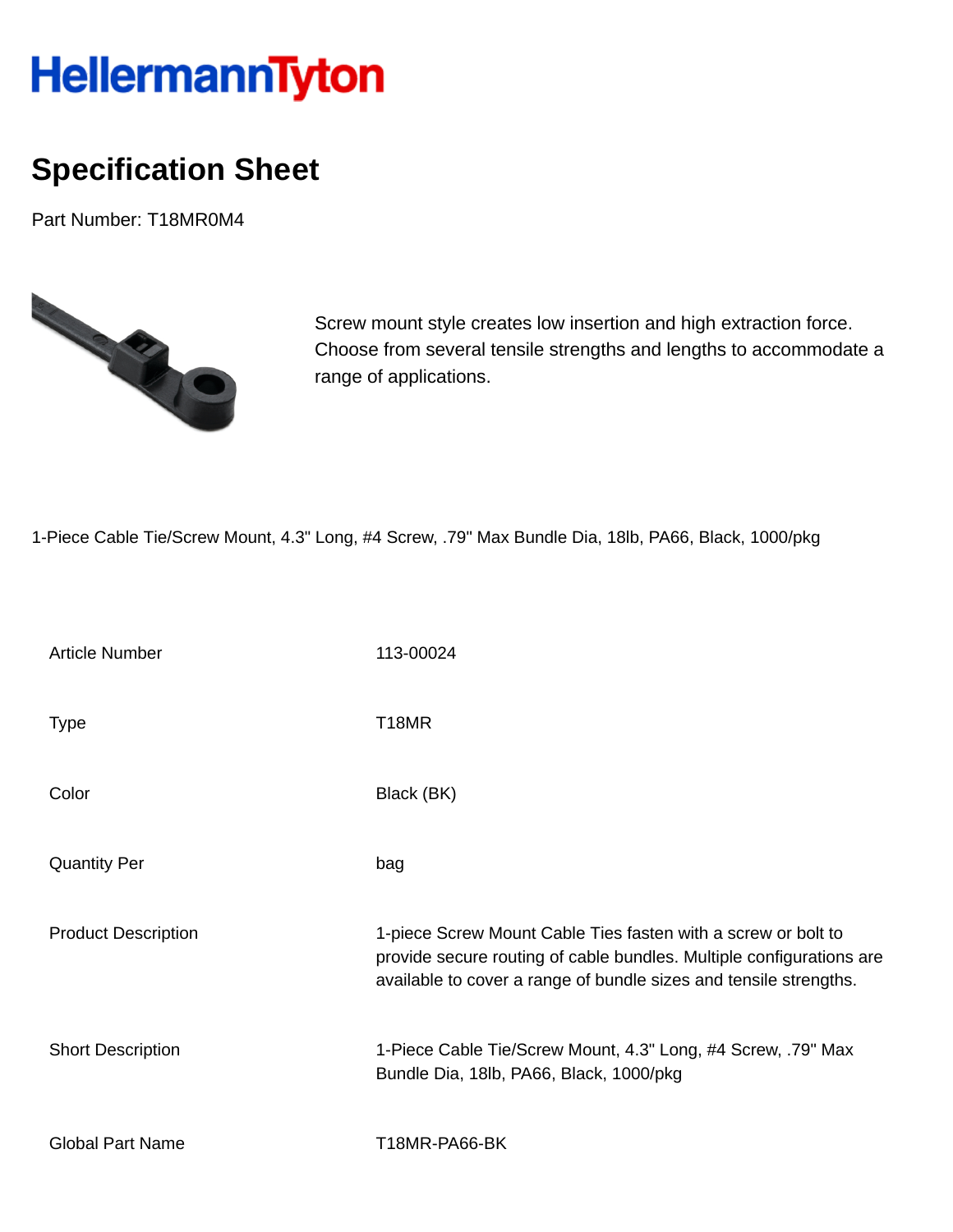| Minimum Tensile Strength (Imperial)   | 18.0                   |
|---------------------------------------|------------------------|
| Minimum Tensile Strength (Metric)     | 80                     |
| Length L (Imperial)                   | 4.3                    |
| Length L (Metric)                     | 110.0                  |
| <b>Fixation Method</b>                | <b>Fixing hole</b>     |
| <b>Identification Plate Position</b>  | none                   |
| <b>Releasable Closure</b>             | <b>No</b>              |
| <b>Tie Closure</b>                    | plastic pawl           |
| Variant                               | <b>Inside Serrated</b> |
| Width W (Imperial)                    | 0.1                    |
| Width W (Metric)                      | 2.5                    |
| <b>Bundle Diameter Min (Imperial)</b> | 0.06                   |
| <b>Bundle Diameter Min (Metric)</b>   | 1.5                    |
| <b>Bundle Diameter Max (Imperial)</b> | 0.8                    |
| <b>Bundle Diameter Max (Metric)</b>   | 20.0                   |
| Thickness T (Imperial)                | 0.039                  |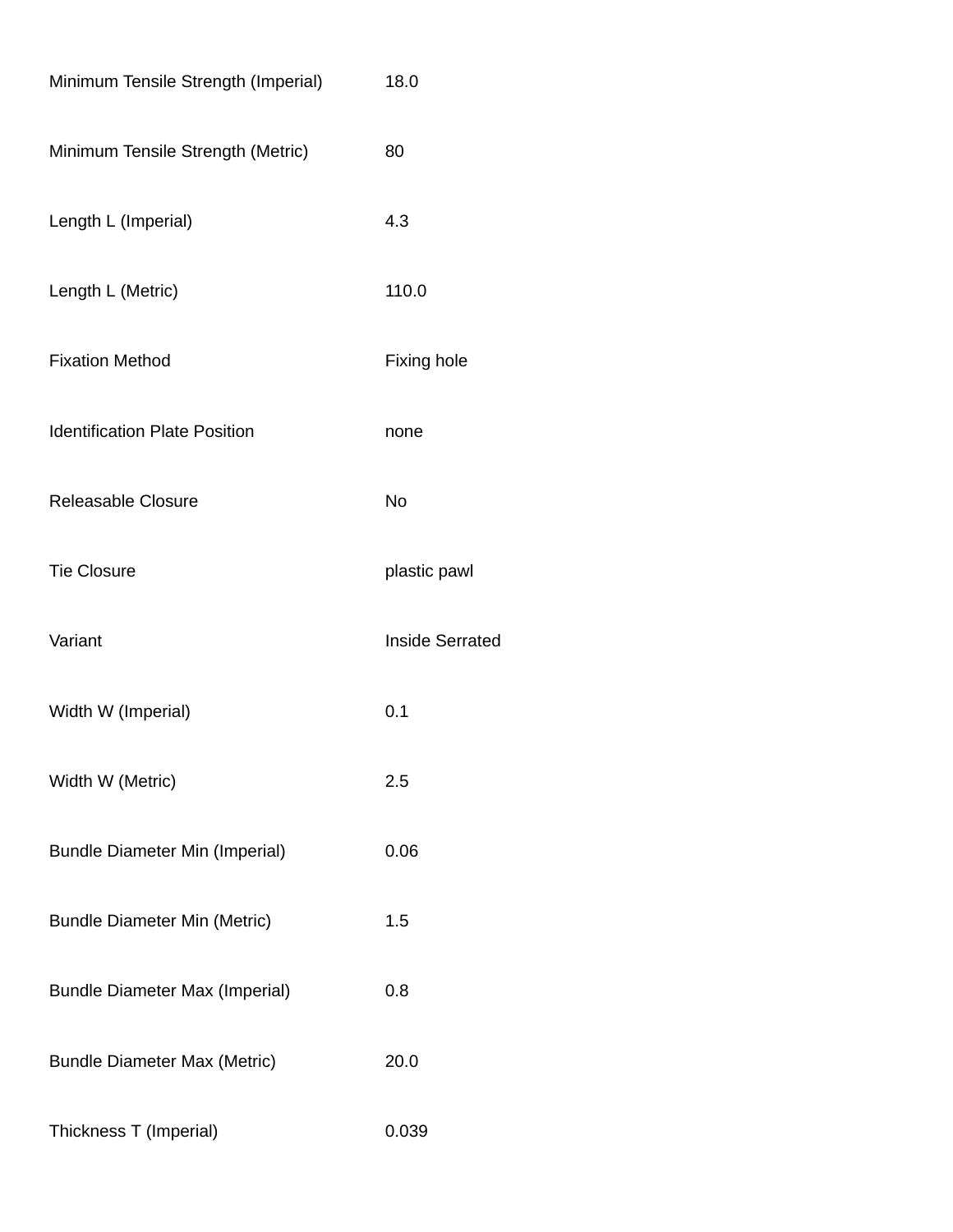| Thickness T (Metric)                  | 1.0    |
|---------------------------------------|--------|
| Height H (Imperial)                   | .17    |
| Height H (Metric)                     | 4.20   |
| Mounting Hole Diameter D (Imperial)   | 0.12   |
| Mounting Hole Diameter D (Metric)     | 3.1 mm |
| Mounting Hole Diameter D Max (Metric) | 3.1    |

| Material                      | Polyamide 6.6 (PA66)             |
|-------------------------------|----------------------------------|
| <b>Material Shortcut</b>      | <b>PA66</b>                      |
| Flammability                  | <b>UL 94 V-2</b>                 |
| <b>Operating Temperature</b>  | -40°F to +185°F (-40°C to +85°C) |
| <b>ROHS Compliant</b>         | Yes                              |
| Certification/Specification   | UL 62275                         |
| UL Recognized (US)            | Yes                              |
| UL Listed (US and Canada)     | Yes                              |
| UL Recognized (US and Canada) | Yes                              |